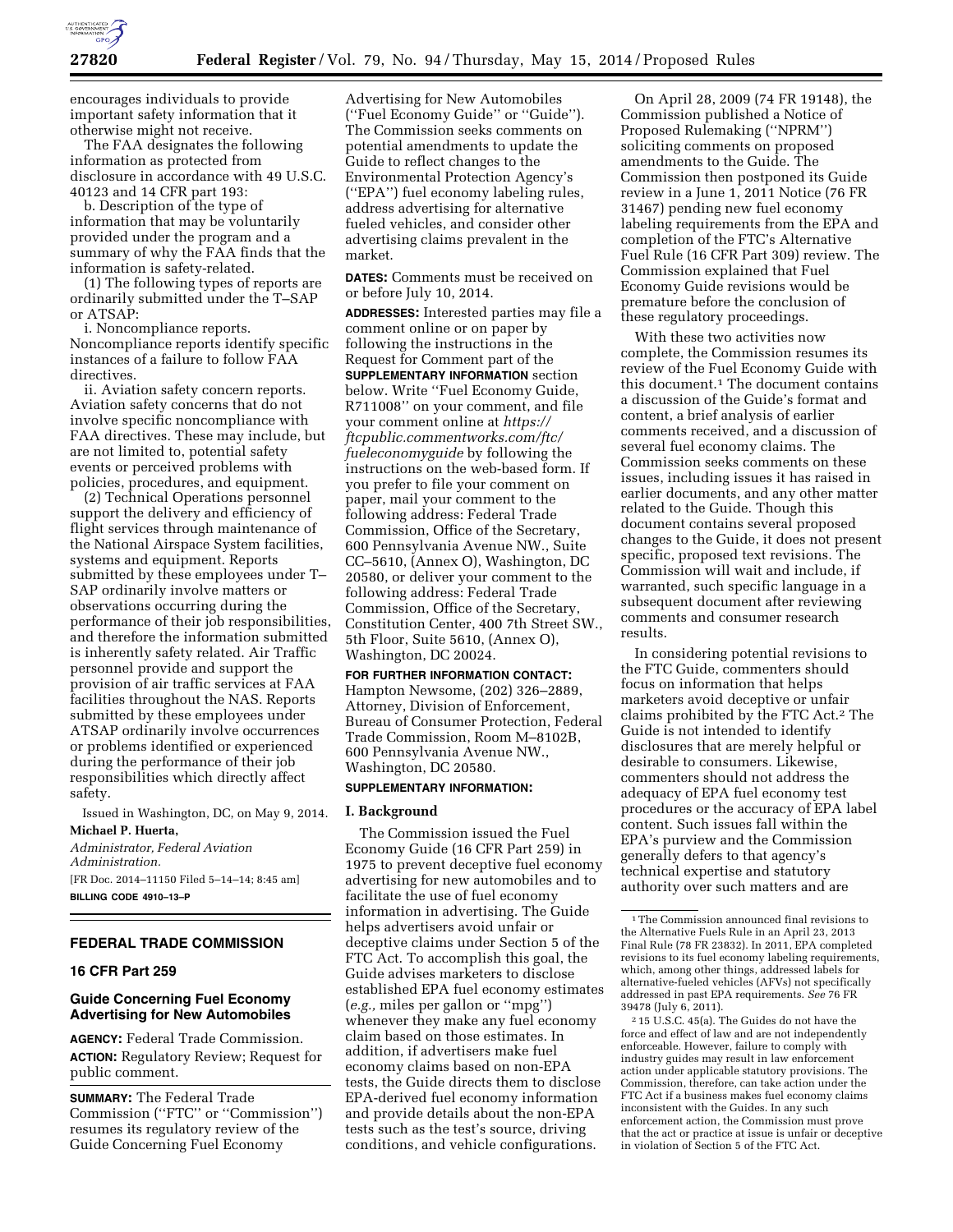generally outside the scope of the Guide.

#### **II. Issues for Comment**

The Commission seeks comment on several issues related to the Fuel Economy Guide including some raised by earlier comments,<sup>3</sup> and others identified by the Commission based on recent EPA label changes. These issues fall into two categories: General matters related to the Guide review and specific fuel economy advertising claims.

## *A. General Matters for the Guide Review*

As discussed below, the Commission seeks comment on general issues related to the Guide including definitions, citation format, the Guide's overall format, and consumer research.

#### 1. Definitions

In its previous NPRM, the Commission proposed fives changes related to the Guide's definitions section (16 CFR 259.1). The Commission received no comments in response. The Commission again seeks comment on these changes.4

First, the Commission proposes to replace several outdated terms in the Guide to ensure they are consistent with those in EPA's current fuel economy rules.5 Specifically, the definition ''Estimated city mpg.'' would change to ''Estimated city fuel economy''; ''Estimated highway mpg.'' would change to ''Estimated highway fuel economy''; and the term ''fuel economy'' would change to refer to a vehicle's ''fuel efficiency.'' In addition, the Commission proposes to eliminate the term ''estimated in-use fuel economy range'' because EPA's fuel economy label no longer provides such information.6

Second, the Commission proposes to add the term ''Combined fuel economy'' to Section 259.1 of the Guide to ensure consistency and reduce potential confusion because EPA now uses this term on its label.7 Consistent with EPA

4The Commission, in the 2009 NPRM, also proposed to add two terms, ''Fuel'' and ''Alternative Fueled Vehicles,'' to distinguish the vehicles that would be covered by the guidance for the EPA label requirements from those covered by the proposed guidance regarding alternative fueled vehicles. 74 FR 19148.

5*See* 40 CFR 600.002.

7*See* 40 CFR 600, Appendix VI.

requirements,<sup>8</sup> the Commission proposes to define ''Combined fuel economy'' as ''(1) the fuel economy value determined for a vehicle (or vehicles) by harmonically averaging the city and highway fuel economy values, weighted 0.55 and 0.45 respectively, (2) for electric vehicles, the term means the equivalent petroleum-based fuel economy value as determined by the calculation procedure promulgated by the Secretary of Energy.'' 9 The new term would expand the Commission's guidance to marketers whose vehicles now display combined fuel economy estimate information required by the EPA.

Third, the Commission proposes to amend the Guide's definition of ''new automobile'' to incorporate changes made to the EPA's fuel labeling requirements. The EPA's rules require vehicle manufacturers to display a fuel economy label for a new class of vehicles, ''medium-duty passenger vehicles.'' 10 To conform with EPA's change, the Commission plans to augment the definition of ''new automobile'' to include ''medium-duty passenger vehicle'' as one of the classes of vehicles covered by the Fuel Economy Guide.

Fourth, the Commission proposes several minor revisions including an amendment to the definition of ''range of fuel economy'' to eliminate the phrase ''in use,'' and changes to the definitions for ''estimated city mpg'' and ''estimated highway mpg'' to ensure consistency with the terms and definitions used by the EPA. The Commission also proposes to eliminate an obsolete reference to the term ''unique nameplate'' in footnote 2 of the Guide and replace it with the more appropriate EPA term ''model type.'' 11

Finally, the Commission proposes to reorganize the definition of ''new automobile'' to reduce the definition's length and potential confusion. Specifically, the proposed amendment would remove the definitions ''dealer,'' ''manufacturer,'' and ''ultimate purchaser'' from ''new automobile'' and list them as separate terms under section 259.1.12

#### 2. Regulatory Citations

In its previous NPRM, the FTC proposed to replace all specific regulatory citations to EPA regulations in the Guide with general citations (40 CFR Part 600) to reduce the frequency of future Guide changes should EPA amend its regulations. In comments, the Association of International Automobile Manufacturers, Inc. (''AIAM'') noted that this proposal would create confusion because the general EPA provisions cited in the proposal contain two different sets of fuel economy requirements, one of which is not directly applicable to FTC's Guide. To avoid such confusion, the Commission no longer plans to use general citations in the Guide.

#### 3. Guide Format

The Commission also proposes to improve the Guide's format to ensure consistency with other recently amended FTC guides, such as the Guides For the Use of Environmental Marketing Claims.13 Under this format, the revised Guide would contain a list of general principles to help marketers avoid deceptive practices, coupled with specific sample claims to illustrate those principles. This format, with its detailed examples, places the general principles in a useful context for marketers and helps readers locate relevant information. In addition, the sample claims frame the general principles in a clear context, thus improving understanding of the Guide. The Commission seeks comment on such an approach, including, as discussed in more detail below, the types of claims that the Guide should feature.

## 4. Consumer Research

The Commission plans to conduct consumer research to enhance the Commission's understanding of how consumers understand fuel economy advertising claims. In particular, the Commission plans to explore several common advertising claims, such as general fuel economy claims, unqualified or minimally qualified mpg disclosures, and claims for vehicle driving range based on non-EPA test procedures. The FTC and its contractor will administer questions to the respondents online over the Internet. The study will employ standard consumer survey methodologies, such as choice experiments, to explore how different claims affect consumer decision-making. The Commission will

<sup>3</sup> In response to the 2009 document, the Commission received eight comments from sources including the automobile manufacturing industry, local government, and consumers groups. Comments are available at: *[http://www.ftc.gov/os/](http://www.ftc.gov/os/comments/fueleconadguidepropamend/index.shtm) [comments/fueleconadguidepropamend/index.shtm.](http://www.ftc.gov/os/comments/fueleconadguidepropamend/index.shtm)*  Generally, the comments supported retention of the Guide and recognized its benefits.

<sup>6</sup>See 16 CFR 259.1(e) (definition of ''estimated inuse fuel economy range'').

<sup>8</sup>*See* 40 CFR 600.206–12.

<sup>9</sup>The Commission proposes to adopt EPA's definition for the term. *See* 71 FR 77872, 77927 (Dec. 27, 2006).

<sup>10</sup> 40 CFR 86.1803–01. Previously, the EPA required fuel economy labels for only passenger automobiles and light trucks.

<sup>11</sup> 77 FR 77928.

<sup>12</sup>The definitions for ''dealer,'' ''manufacturer,'' and ''ultimate purchaser'' have not been altered in any other way.

<sup>13</sup>*See* Guides for the Use of Environmental Marketing Claims (''Green Guides'') (16 CFR Part 260); Guides Concerning the Use of Endorsements and Testimonials in Advertising (16 CFR Part 255).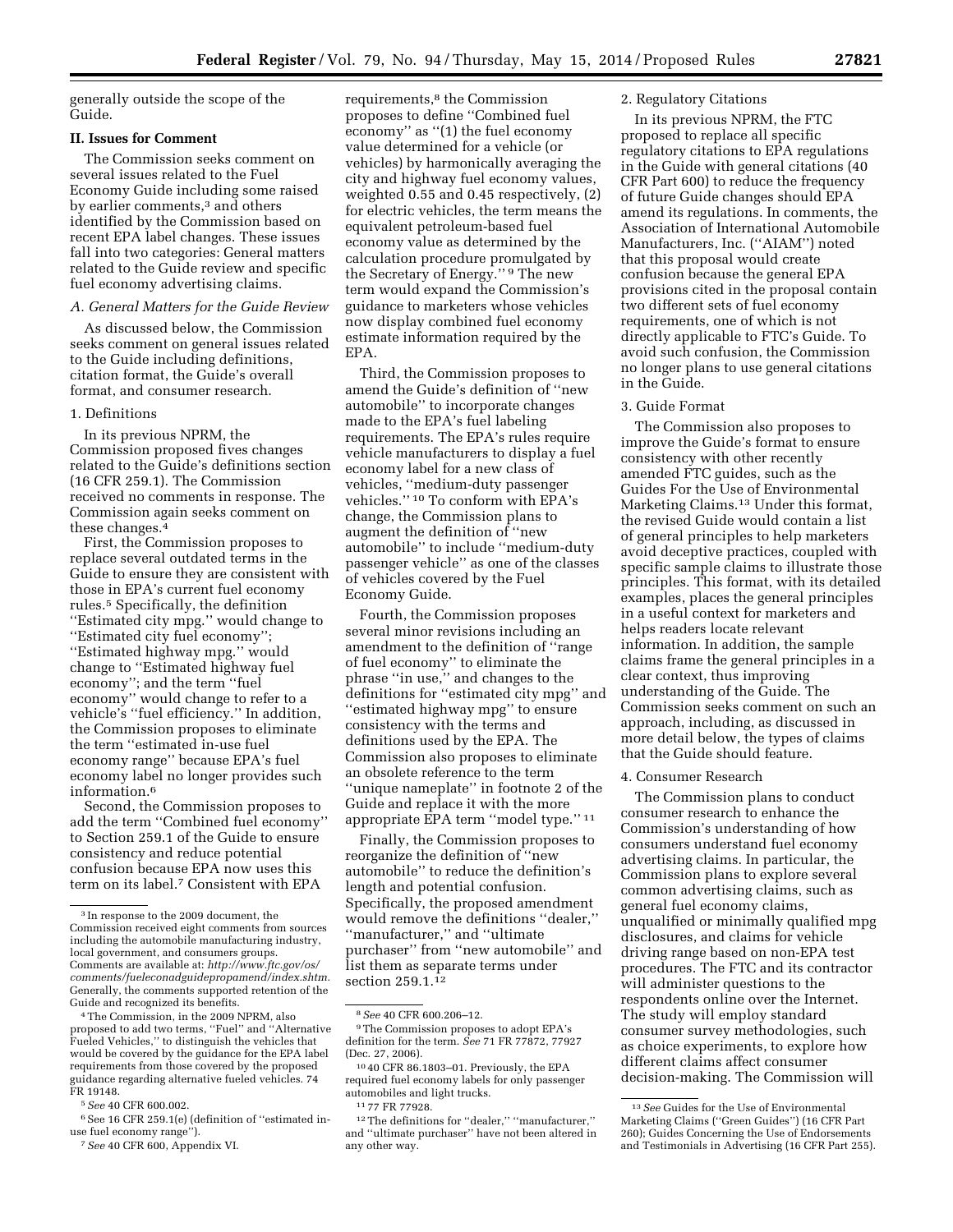provide more detail regarding the study in a separate document.

#### *B. Types of Fuel Economy Claims*

As discussed in detail below, the Commission seeks comment on specific types of advertising claims, including EPA-based miles-per-gallon claims, claims based on non-EPA tests, claims related to vehicle configuration, range of fuel economy claims, and alternative fueled vehicle claims.

# 1. EPA Miles-Per-Gallon Claims

The Commission seeks comment on the Guide's current provisions for mpg claims (section 259.2(a)). The current Guide states that any express or implied fuel economy claim must be accompanied by a corresponding EPA fuel economy rating (*i.e.,* EPA mpg number) matching the representation. For example, if an advertisement contains a city-related representation (*e.g.,* ''XYC car gets great mileage in the city''), the Guide advises the advertiser to disclose the vehicle's EPA city mileage rating.14

In the NPRM, the Commission noted that EPA's labeling rule now requires manufacturers to disclose a ''combined'' fuel economy estimate, in addition to city and highway estimates, on the fuel economy label.15 Accordingly, consistent with guidance for highway and city ratings, the proposed amendments advised advertisers to disclose an EPA combined fuel economy estimate for any representation related to combined fuel economy.16

In response, commenters raised several concerns about the current guidance for mpg claims. First, two commenters insisted that both city and highway fuel economy estimates must appear in all advertisements because such estimates are material to consumers' purchasing decisions.17

15 74 FR 19149.

16 74 FR 19150. Section 259.2(a) does not prohibit disclosure of both the city and highway estimates. For example, a manufacturer could display the EPA's city and highway economy estimate in a print advertisement for a vehicle. Alternately, the same company could display only the EPA's combined fuel economy estimate in a television advertisement for the same vehicle and still comply with the current Guide.

17Montgomery County, Maryland, Office of Consumer Protection (#541056–00007) (''Montgomery County''); Public Citizen, the Center for Auto Safety, and the Safe Climate Campaign

Second, comments suggested that disclosure of a single mpg rating (*e.g.,*  highway mileage only) overstates the actual fuel economy for some contexts and that, regardless of the presence of qualifying language, consumers will expect a vehicle to attain the advertised mileage.18 Furthermore, Public Citizen and other consumer group commenters expressed concern that manufacturers advertise only the most favorable fuel economy estimates for their vehicles.19 Finally, another commenter suggested that only the combined city and highway fuel economy rating be allowed in advertising.20

The Commission seeks comments on various aspects of the mpg provision of the current Guide (section 259.2(a)). Commenters should limit their comments to addressing deceptive and unfair claims under the FTC Act and should not recommend guidance, including affirmative disclosures, merely because such information would help consumer purchasing decisions. Among other things, the Commission seeks comments on: (1) Whether a general fuel economy claim (*e.g.,* ''XYZ car gets great mileage'') should be accompanied by a specific mpg disclosure to prevent consumer deception or unfairness; (2) whether an advertisement is unfair or deceptive if it provides only one type of mileage rating (*e.g.,* an advertisement that only provides highway mpg); (3) whether an unspecified mpg claim (*e.g.,* ''37 mpg'') is deceptive if the advertisement fails to identify whether the rating is city, highway, or combined; (4) how consumers understand ''up to'' mpg claims, which sometimes appear in ads (*e.g.,* ''up to 45 mpg''); (5) whether the combined EPA mpg rating should serve as the default disclosure for unspecified fuel economy claims (instead of the city mpg as currently indicated in the Guide); (6) whether the Guide should advise marketers to avoid statements

18Public Citizen; Montgomery County. Montgomery County argued that disclosing only one fuel economy rating could be misleading to consumers with hybrid vehicles: ''Unlike traditional autos . . . hybrids often receive higher city than highway ratings. . . . [M]any consumers, familiar with EPA estimates, look at the high city estimate in a hybrid ad and conclude, based on past experience, that the unstated highway mileage must be even higher.'' Montgomery County at 2.

19Public Citizen.

20Consumer Federation of America *et al.* (''CFA'') (#541056–00006).

that imply a linear relationship between mpg and fuel costs; (7) whether fuel economy advertisements containing mpg claims should identify EPA as the source of the ratings; and (8) whether FTC should provide additional guidance regarding disclaimers that the EPA ratings are only estimates.

### 2. Claims Based on Non-EPA Estimates

The Commission is also considering whether the Guide's provisions for advertising claims based on non-EPA tests should be updated. Section 259.2(c) advises that advertisers may make fuel economy claims based on non-EPA information only if they: (1) Disclose the corresponding EPA estimates with more prominence than other estimates; (2) identify the source of the non-EPA information; and (3) disclose how their non-EPA test differs from the EPA test in terms of driving conditions and other relevant variables.

In response to the NPRM, the comments offered conflicting views on this guidance. Some consumer groups urged the FTC to prohibit altogether any non-EPA fuel economy estimate in advertising because such estimates may thwart consumers' efforts to compare vehicle fuel economy.21 The Council of Better Business Bureaus (''BBB'') supported the current Guide's non-EPA claim provision explaining that it gives advertisers the flexibility to advertise legitimate fuel efficiency claims while still permitting fair comparisons with other vehicles.

The Commission seeks further comment on this issue. Commenters should address, among other things, the prevalence of non-EPA fuel economy claims, including both traditional fuel economy claims (*e.g.,* mpg) as well as electric vehicle driving range claims (*e.g.,* ''100 miles per charge''); and the adequacy of the current guidance for preventing deception.

## 3. Claims Related to Model Groups

The current Guide advises manufacturers to limit fuel economy ratings to the corresponding model type to ensure advertised fuel economy ratings match the advertised vehicles specification, citing EPA requirements for vehicle configuration (40 CFR

<sup>14</sup>The Guide does not direct marketers to provide both highway and city ratings unless the advertisement contains fuel economy claims related to both city and highway performance. Where a fuel economy claim does not specify highway or city performance (e.g., ''XYZ car gets great mileage''), the Guide indicates that the marketer should disclose the vehicle's city mpg. The Guide also advises marketers to state that EPA is the source of the mpg ratings and that such ratings are estimates.

<sup>(#541056–00009) (&#</sup>x27;'Public Citizen''). Public Citizen proposed that both city and highway estimates be displayed and that the city fuel economy be expressed in larger text than the highway fuel economy. Montgomery County further suggested that the Guide adopt a comparative fuel economy scale, ''similar to the 0–10 scale for air pollution provided by the EPA.''

<sup>21</sup>CFA stated that despite required source disclosures, non-EPA information would, ''[a]t the worst . . . mislead consumers; at the best, simply confuse them and prevent them from using advertised rating information comparatively.'' Public Citizen shared the CFA's concerns and further stated that, ''Allowing a non-EPA derived estimate does not have any consumer utility . . . [and] the existence of two different fuel economy rating systems in fuel economy advertisements can only create consumer confusion and mistrust for the reliability of both . . . '' Public Citizen at 4.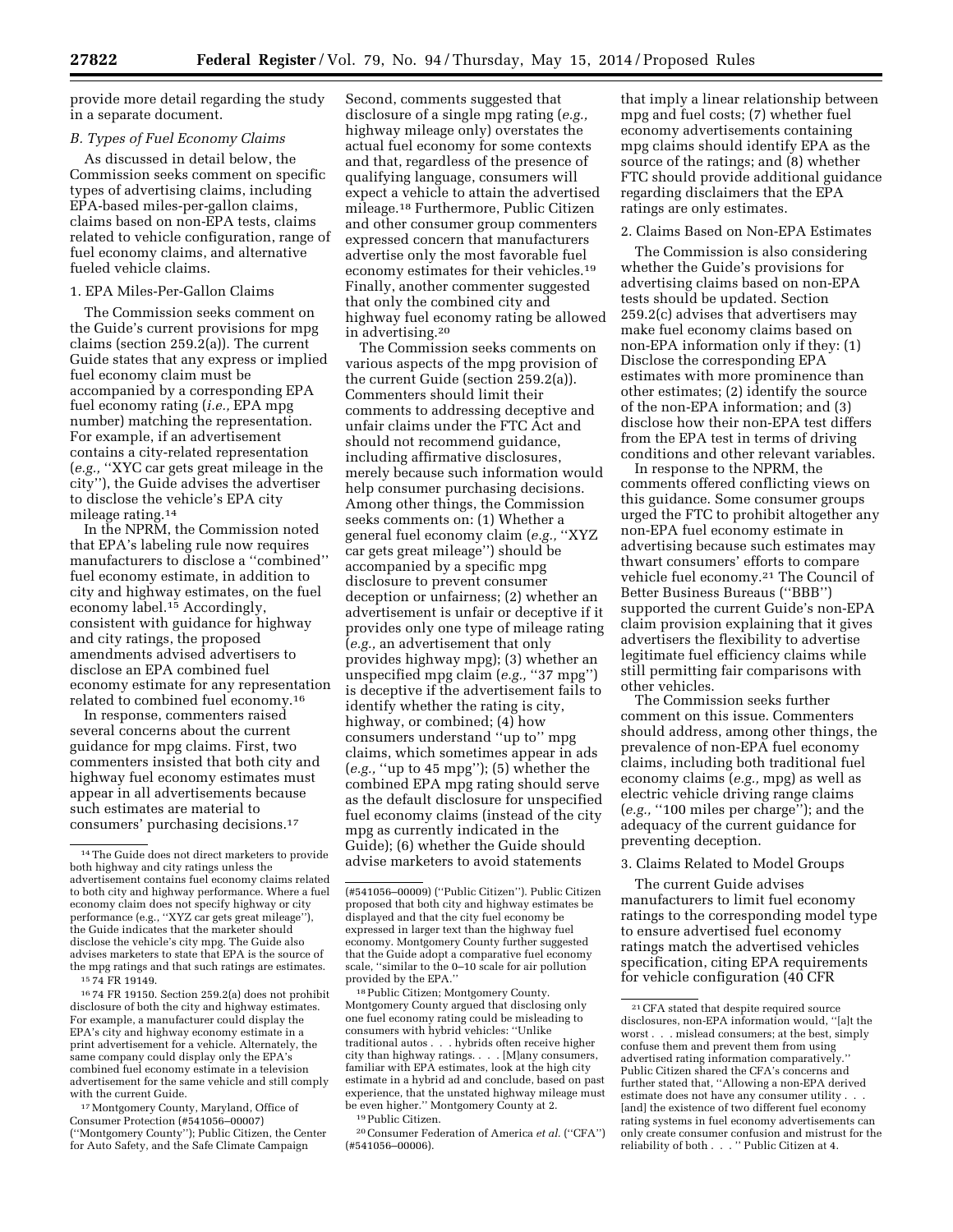600.207).22 Specifically, section 259.2, n. 2 of the Guide warns against using a single fuel economy estimate for all vehicles bearing a common model name, if separate vehicles within that model group have different fuel economy ratings.<sup>23</sup>

Addressing this issue, two commenters argued that the Guide should require all advertisements to disclose the model year and the vehicle configuration tested.24 Public Citizen noted that the current Guide would allow the ''highest fuel economy vehicle configuration of one model to be applied to all vehicle configurations of that model.'' 25 The BBB noted that, in some advertising, marketers fail to identify ''the specific vehicle variables affecting a vehicle's fuel economy not specified (*e.g.,* automatic or standard transmission, engine size, four wheel drive versus front wheel drive, etc.).''

The Commission seeks further comment on this issue. Among other things, the Commission invites commenters to address whether the FTC should provide further guidance to help advertisers avoid deceptive claims in this context.

## 4. Claims for Alternative Fueled Vehicles

In the NPRM, the Commission proposed disclosure requirements for vehicles covered by the FTC's Alternative Fuels Rule (16 CFR Part 309).26 The proposed amendment mirrored the Guide's other provisions by advising marketers to advertise estimated cruising ranges determined under the Alternative Fuels Rule as well as non-FTC sources. In advertisements that display non-FTC derived estimates, the proposal advised advertisers to: (1) Display the estimated cruising range required on the FTC label more prominently than any other estimate; (2) disclose the source of the cruising range estimate; and (3) display any material

24BBB; Public Citizen.

25Public Citizen. Similarly, Montgomery County offered several examples of noncompliant advertising as further proof that failing to disclose the vehicle configuration to which the estimates apply is deceptive.

26 77 FR 19152.

differences between the method used and the method required by the FTC's labeling rule.<sup>27</sup>

Commenters raised several issues with the proposed amendments. Some argued that the numerous inconsistencies in EPA and FTC standards and calculations for AFVs would render any prospective guidance confusing and ineffective.28 Another group of commenters recommended guidance about alternative fueled vehicles that also use gasoline (*i.e.,*  flexible fueled vehicles (FFV)).29 In particular, these comments noted that many FFVs have one fuel economy rating for gasoline and another for alternative fuel operation. They recommended disclosure of fuel economy estimates for every allowable fuel a vehicle may use. They also urged additional disclosures to reduce consumer confusion and raise awareness that alternative fueled vehicles may operate more efficiently on gasoline than on alternative fuel.

In April 2013, the Commission amended the Alternative Fuels Rule to consolidate the FTC's alternative fueled vehicle labels with EPA's new fuel economy labels.30 Because those amendments removed any potential conflict between FTC and EPA labels, there is no need for information in the Guide related to FTC alternative fueled vehicles labels.

Nonetheless, the Commission seeks additional comment on whether the Guide should address advertising for FFVs, particularly as it pertains to different fuel economy estimates for different fuels. Specifically, commenters should address whether advertisements that provide a vehicle's gasoline mpg rating and identify the vehicle as an FFV should also disclose that vehicle's alternative fuel mpg rating. In addressing this issue, commenters should indicate whether such ads are common and whether FTC guidance

28*See, e.g.,* Alliance of Automobile Manufacturers (#541056–00002).

30 78 FR 23832 (April 23, 2013).

would help marketers avoid deceptive claims.

## 5. Fuel Economy Range Claims

Section 259.2(b)(1) addresses ''estimated in-use fuel economy range'' claims (*e.g.,* ''expected range for most drivers 15 to 21 mpg''). Because EPA's revised label no longer contains this information and no evidence suggests such claims are prevalent in the market, the Commission proposes to eliminate that specific provision from the Guide. At this time, the Commission does not propose to eliminate section 259.2(b)(2), which addresses range information for automobile classes (*e.g.,* ''Small SUVs range from 16 to 32 mpg'').

## **III. Request for Comments**

You can file a comment online or on paper. For the Commission to consider your comment, we must receive it on or before July 10, 2014. Write ''Fuel Economy Guide, R711008'' on your comment. Your comment—including your name and your state—will be placed on the public record of this proceeding, including, to the extent practicable, on the public Commission Web site, at *[http://www.ftc.gov/os/](http://www.ftc.gov/os/publiccomments.shtm) [publiccomments.shtm.](http://www.ftc.gov/os/publiccomments.shtm)* As a matter of discretion, the Commission tries to remove individuals' home contact information from comments before placing them on the Commission Web site.

Because your comment will be made public, you are solely responsible for making sure that your comment does not include any sensitive personal information, such as anyone's Social Security number, date of birth, driver's license number or other state identification number or foreign country equivalent, passport number, financial account number, or credit or debit card number. You are also solely responsible for making sure that your comment does not include any sensitive health information, such as medical records or other individually identifiable health information. In addition, do not include any ''[t]rade secret or any commercial or financial information which is . . . privileged or confidential,'' as discussed in Section 6(f) of the FTC Act, 15 U.S.C. 46(f), and FTC Rule 4.10(a)(2), 16 CFR 4.10(a)(2). In particular, do not include competitively sensitive information such as costs, sales statistics, inventories, formulas, patterns, devices, manufacturing processes, or customer names.

If you want the Commission to give your comment confidential treatment, you must file it in paper form, with a request for confidential treatment, and you have to follow the procedure

<sup>22</sup>The EPA's fuel economy regulations define *model type* as ''a unique combination of *car line, basic engine,* and *transmission class''* 40 CFR 600.002–85 (emphasis added.)

 $^{\rm 23}$  Section 259.2, n. 2 states that the ''estimated city mpg'' and the ''estimated highway mpg'' must be those applicable to the specific nameplate being advertised. Fuel economy estimates assigned to ''unique nameplates'' apply only to such unique car lines. As discussed earlier in this document, the Commission also proposes to eliminate an obsolete reference to the term ''unique nameplate'' in footnote 2 of the Guide and replacing it with the more appropriate EPA term ''model type.''

<sup>27</sup>The Commission also proposed adding two terms, ''Fuel'' and ''Alternative Fueled Vehicles,'' to distinguish the vehicles that would be covered by the guidance for the EPA label requirements from those covered by the proposed guidance regarding alternative fueled vehicles. The NPRM defined ''Fuel'' to include gasoline and diesel fuel, electrical energy, alcohol, and natural gas. The NPRM also defined ''Alternative Fueled Vehicle'' to cover any vehicle that qualifies as a covered vehicle under 16 CFR Part 309. This term covers any vehicle designed to operate solely on an alternative fuel, or dual-fuel such as ethanol, natural gas, liquefied petroleum gas, hydrogen, coal-derived fuel, fuels from biological materials, electricity, or other fuels determined by the secretary to yield substantial security and environmental benefits.

<sup>29</sup>*See* Public Citizen.